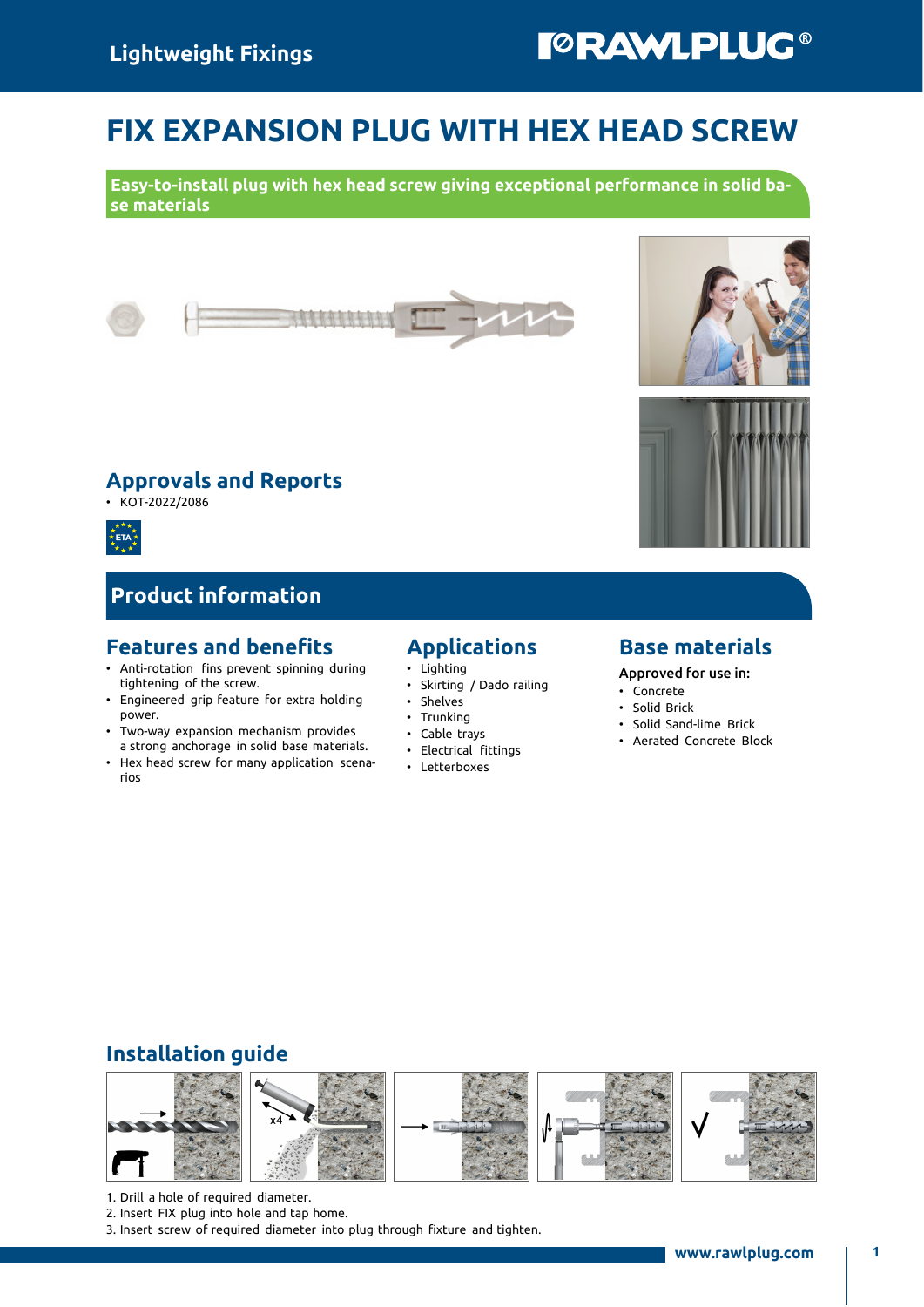## Product information





|             | <b>Product Code</b> |                 | Plug   |                 | <b>Screw</b> | <b>Fixture</b>        |                           |  |  |  |
|-------------|---------------------|-----------------|--------|-----------------|--------------|-----------------------|---------------------------|--|--|--|
| <b>Size</b> |                     | <b>Diameter</b> | Length | <b>Diameter</b> | Length       | <b>Max. thickness</b> | <b>Hole diameter</b>      |  |  |  |
|             |                     | $\mathsf d$     | τ      | $\mathbf D$     | $\mathbf L$  | $t_{fix}$             | $\mathsf{d}_{\mathsf{f}}$ |  |  |  |
|             |                     | [mm]            |        |                 |              |                       |                           |  |  |  |
|             | R-FIX-10/660        | 10              | 50     | 5               | 60           | 10                    | $\overline{7}$            |  |  |  |
|             | R-FIX-10/680        | 10              | 50     | 6               | 80           | 30                    | $\overline{7}$            |  |  |  |
| Ø10         | R-FIX-10/100        | 10              | 50     | 6               | 100          | 50                    | $\overline{7}$            |  |  |  |
|             | R-FIX-10/120        | 10              | 50     | 6               | 120          | 70                    | $\overline{7}$            |  |  |  |
|             | R-FIX-12/60         | 12              | 60     | 8               | 60           | $\mathbf{1}$          | 9                         |  |  |  |
|             | R-FIX-12/70         | 12              | 60     | $\bf 8$         | 70           | 10                    | 9                         |  |  |  |
|             | r-FIX-12/80         | 12              | 60     | 8               | 80           | 20                    | 9                         |  |  |  |
| Ø12         | R-FIX-12/100        | 12              | 60     | 8               | 100          | 40                    | 9                         |  |  |  |
|             | R-FIX-12/120        | 12              | 60     | 8               | 120          | 60                    | 9                         |  |  |  |
|             | R-FIX-12/140        | 12              | 60     | 8               | 140          | 80                    | 9                         |  |  |  |
|             | R-FIX-12/160        | 12              | 60     | 8               | 160          | 100                   | 9                         |  |  |  |
|             | R-FIX-12/180        | 12              | 60     | 8               | 180          | 120                   | 9                         |  |  |  |
|             | R-FIX-14/80         | 14              | 70     | 10              | 80           | 10                    | 11                        |  |  |  |
|             | R-FIX-14/100        | 14              | 70     | 10              | 100          | 30                    | 11                        |  |  |  |
|             | R-FIX-14/120        | 14              | 70     | 10              | 120          | 50                    | 11                        |  |  |  |
|             | R-FIX-14/160        | 14              | 70     | 10              | 160          | 90                    | 11                        |  |  |  |
| Ø14         | R-FIX-14/180        | 14              | 70     | 10              | 180          | 110                   | 11                        |  |  |  |
|             | R-FIX-14/200        | 14              | 70     | 10              | 200          | 130                   | 11                        |  |  |  |
|             | R-FIX-14/220        | 14              | 70     | 10              | 220          | 150                   | 11                        |  |  |  |
|             | R-FIX-14/260        | 14              | 70     | 10              | 260          | 190                   | 11                        |  |  |  |

Product dimensions

# Installation data





Installation data Installation data for hex head screws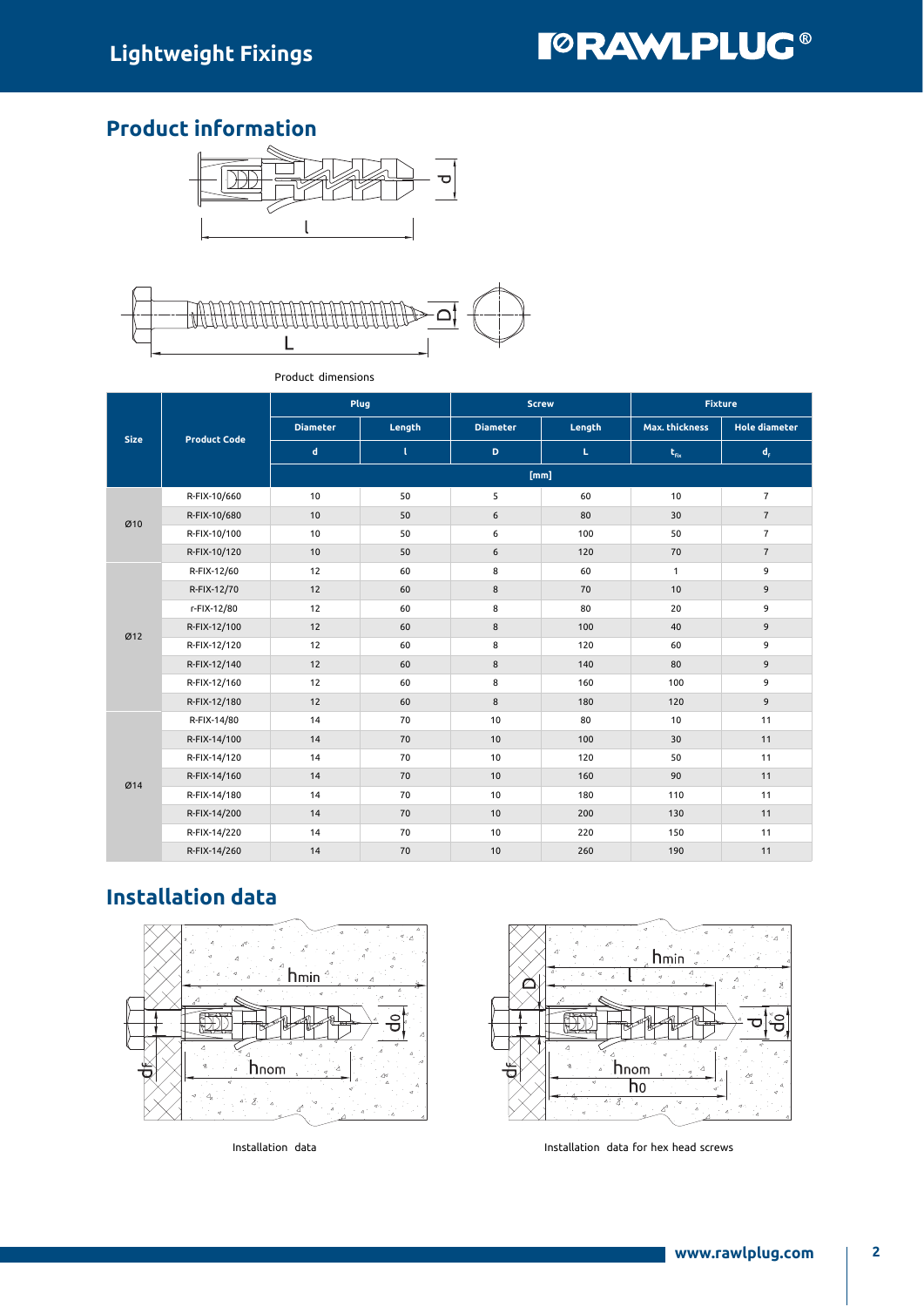# **TORAWLPLUG®**

## Installation data

| Size                         | Ø10              | Ø12  | Ø14 |    |     |
|------------------------------|------------------|------|-----|----|-----|
| Hole diameter in substrate   | $d_{o}$          | [mm] | 10  | 12 | 14  |
| Min. hole depth in substrate | $h_{0}$          | [mm] | 60  | 70 | 80  |
| Min. installation depth      | $h_{\text{nom}}$ | [mm] | 50  | 60 | 70  |
| Min. substrate thickness     | $h_{\min}$       | [mm] | 80  | 90 | 100 |
| Min. spacing                 | $S_{\min}$       | [mm] | 50  | 60 | 70  |
| Min. edge distance           | $C_{\text{min}}$ | [mm] | 50  | 60 | 70  |
| Fixing diameter              | d                | [mm] | 10  | 12 | 14  |

### Basic performance data

Performance data for single fixing without influence of edge distance and spacing

| <b>Substrate</b>                     | Concrete C20/25 -<br>C50/60 | Solid clay brick min<br>20MPa (eg Mz20/2.0) | Sand-lime solid brick | <b>Aerated concrete 600</b><br>Mark V |      |  |  |  |  |  |  |
|--------------------------------------|-----------------------------|---------------------------------------------|-----------------------|---------------------------------------|------|--|--|--|--|--|--|
| MEAN ULTIMATE LOAD F <sub>Ru,m</sub> |                             |                                             |                       |                                       |      |  |  |  |  |  |  |
| Ø10, Embedment depth 50mm            | [kN]                        | 0.78                                        | 1.86                  | 1.62                                  | 1.64 |  |  |  |  |  |  |
| Ø12, Embedment depth 60mm            | [kN]                        | 1.82                                        | 5.80                  | 4.06                                  | 2.99 |  |  |  |  |  |  |
| Ø14, Embedment depth 70mm            | [kN]                        | 2.29                                        | 3.73                  | 2.37                                  | 1.80 |  |  |  |  |  |  |
| CHARACTERISTIC LOAD F <sub>or</sub>  |                             |                                             |                       |                                       |      |  |  |  |  |  |  |
| Ø10, Embedment depth 50mm            | [kN]                        | 0.40                                        | 0.90                  | 0.60                                  | 0.90 |  |  |  |  |  |  |
| Ø12, Embedment depth 60mm            | [kN]                        | 1.20                                        | 4.00                  | 3.00                                  | 2.00 |  |  |  |  |  |  |
| Ø14, Embedment depth 70mm            | [kN]                        | 1.20                                        | 2.50                  | 1.20                                  | 1.15 |  |  |  |  |  |  |
| <b>DESIGN LOAD For</b>               |                             |                                             |                       |                                       |      |  |  |  |  |  |  |
| Ø10, Embedment depth 50mm            | [kN]                        | 0.22                                        | 0.36                  | 0.24                                  | 0.45 |  |  |  |  |  |  |
| Ø12, Embedment depth 60mm            | [kN]                        | 0.66                                        | 1.60                  | 1.20                                  | 1.00 |  |  |  |  |  |  |
| Ø14, Embedment depth 70mm            | [kN]                        | 0.66                                        | 1.00                  | 0.48                                  | 0.57 |  |  |  |  |  |  |
| <b>RECOMMENDED LOAD Free</b>         |                             |                                             |                       |                                       |      |  |  |  |  |  |  |
| Ø10, Embedment depth 50mm            | [kN]                        | 0.16                                        | 0.26                  | 0.17                                  | 0.32 |  |  |  |  |  |  |
| Ø12, Embedment depth 60mm            | [kN]                        | 0.47                                        | 1.14                  | 0.86                                  | 0.71 |  |  |  |  |  |  |
| Ø14, Embedment depth 70mm            | [kN]                        | 0.47                                        | 0.71                  | 0.34                                  | 0.41 |  |  |  |  |  |  |

# Product commercial data

|                            | Plug                    | <b>Screw</b> | <b>Quantity [pcs]</b> |       |               |            |       |               |                  |
|----------------------------|-------------------------|--------------|-----------------------|-------|---------------|------------|-------|---------------|------------------|
| <b>Product Code</b>        | <b>Diameter</b><br>[mm] | Length [mm]  | <b>Box</b>            | Outer | <b>Pallet</b> | <b>Box</b> | Outer | <b>Pallet</b> | <b>Bar Codes</b> |
| R-FIX-10/660 <sup>1)</sup> | 10                      | 60           | 100                   | 1200  | 43200         | 1.34       | 16.1  | 608.9         | 5906675168302    |
| R-FIX-10/680 <sup>1)</sup> | 10                      | 80           | 50                    | 600   | 14400         | 0.83       | 10.0  | 269.0         | 5906675133942    |
| R-FIX-10/100 <sup>1)</sup> | 10                      | 100          | 50                    | 600   | 14400         | 1.01       | 12.1  | 320.9         | 5906675134079    |
| R-FIX-10/120 <sup>1)</sup> | 10                      | 120          | 50                    | 600   | 14400         | 1.17       | 14.0  | 367.0         | 5906675134086    |
| R-FIX-12/60 <sup>1)</sup>  | 12                      | 60           | 50                    | 600   | 14400         | 1.18       | 14.2  | 369.8         | 5906675134093    |
| R-FIX-12/70 <sup>1)</sup>  | 12                      | 70           | 50                    | 600   | 21600         | 1.38       | 16.6  | 626.2         | 5906675168364    |
| r-FIX-12/80 <sup>1)</sup>  | 12                      | 80           | 50                    | 600   | 14400         | 1.52       | 18.2  | 467.8         | 5906675134109    |
| R-FIX-12/100 <sup>1)</sup> | 12                      | 100          | 50                    | 600   | 14400         | 1.77       | 21.2  | 539.8         | 5906675134116    |
| R-FIX-12/120 <sup>1)</sup> | 12                      | 120          | 50                    | 600   | 14400         | 2.0        | 23.9  | 603.1         | 5906675134123    |
| R-FIX-12/140 <sup>1)</sup> | 12                      | 140          | 25                    | 300   | 7200          | 1.20       | 14.4  | 375.6         | 5906675134154    |
| R-FIX-12/160 <sup>1)</sup> | 12                      | 160          | 25                    | 300   | 7200          | 1.37       | 16.4  | 424.6         | 5906675134161    |
| R-FIX-12/180 <sup>1)</sup> | 12                      | 180          | 25                    | 200   | 4800          | 1.51       | 12.1  | 319.9         | 5906675134178    |
| R-FIX-14/80 <sup>1)</sup>  | 14                      | 80           | 25                    | 300   | 7200          | 1.24       | 14.9  | 387.1         | 5906675134185    |
| R-FIX-14/100 <sup>1)</sup> | 14                      | 100          | 25                    | 300   | 7200          | 1.44       | 17.3  | 444.7         | 5906675134192    |
| R-FIX-14/120 <sup>1)</sup> | 14                      | 120          | 25                    | 300   | 7200          | 1.69       | 20.3  | 516.7         | 5906675134239    |
| R-FIX-14/160 <sup>1)</sup> | 14                      | 160          | 25                    | 300   | 7200          | 2.2        | 26.8  | 672.2         | 5906675134246    |
| R-FIX-14/180 <sup>1)</sup> | 14                      | 180          | 25                    | 200   | 4800          | 2.3        | 18.6  | 475.4         | 5906675134253    |
| R-FIX-14/200 <sup>1)</sup> | 14                      | 200          | 25                    | 200   | 4800          | 2.6        | 20.8  | 529.2         | 5906675134284    |
| R-FIX-14/220 <sup>1)</sup> | 14                      | 220          | 25                    | 200   | 4800          | 2.8        | 22.4  | 567.6         | 5906675134291    |